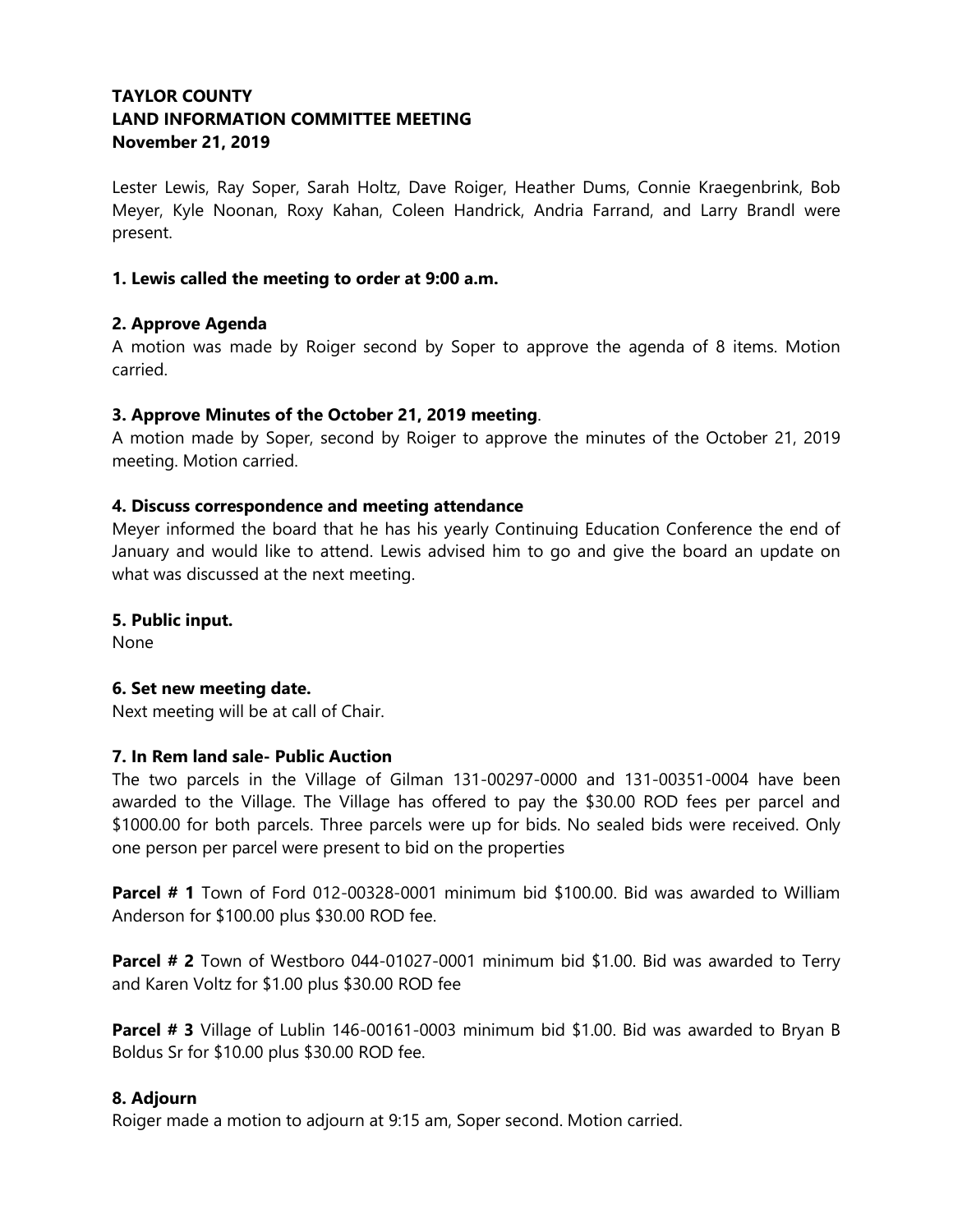# **October 21, 2019**

Lester Lewis, Ray Soper, Sarah Holtz, Dave Roiger, Heather Dums, Connie Kraegenbrink, Bob Meyer, Kyle Noonan, Roxy Kahan, Coleen Handrick, and Larry Brandl were present.

## **1. Lewis called the meeting to order at 9:00 a.m.**

## **2. Approve Agenda**

A motion was made by Roiger second by Soper to approve the agenda of 12 items. Motion carried.

## **3. Approve Minutes of the August 16, 2019 meeting**.

A motion made by Soper, second by Roiger to approve the minutes of the August 16, 2019 meeting. Motion carried.

## **4. Discuss correspondence and meeting attendance**

None

# **5. Review & act on 2020 Wisconsin Land Information Program Base Budget & Strategic Initiative Grants**

Discussion was had on the Base budget, Education and Strategic Initiative Grants. The Strategic Initiative grant will be \$10,000.00 less than the previous years. The surveyor's office will again apply this money toward remonumentation. All the 2019 & part of 2020 base budget grant money will be used for county wide Ortho photos. The additional funds are being requested by the Register of Deeds office to implement a new Trimin software that would link our current WGXtreme site with Landshark to acquire recorded documents. Soper made a motion to approve Meyer to apply for both grants, Roiger second. Motion carried.

# **6. Discuss/approve using grant dollars to purchase software upgrade for Register of Deeds.**

Meyer presented a copy of a quote from Trimin software to integrate with our current WGXtreme site to make it easier for the public to be linked directly to Landshark so they could purchase or view recorded documents. It will also expedite the process of indexing recorded documents. The quote was for \$105,743.00 over a five-year time period. The Register of Deeds office is requesting \$26,644 from the Base Budget grant money for the first payment. Funding will be decided later for the following four years. Lewis made a motion to approve using \$26,644 from the Base Budget Grant funds to purchase and pay for the first year of the Trimin software, Roiger second. Motion carried.

# **7. Discuss and act on starting the In Rem process for the 2016 delinquent parcels sooner than April 1st, 2020.**

Holtz informed the board that she would like to move the time frame up a few months for the In Rem process. The earlier time frame will work better for her office and the Register of Deeds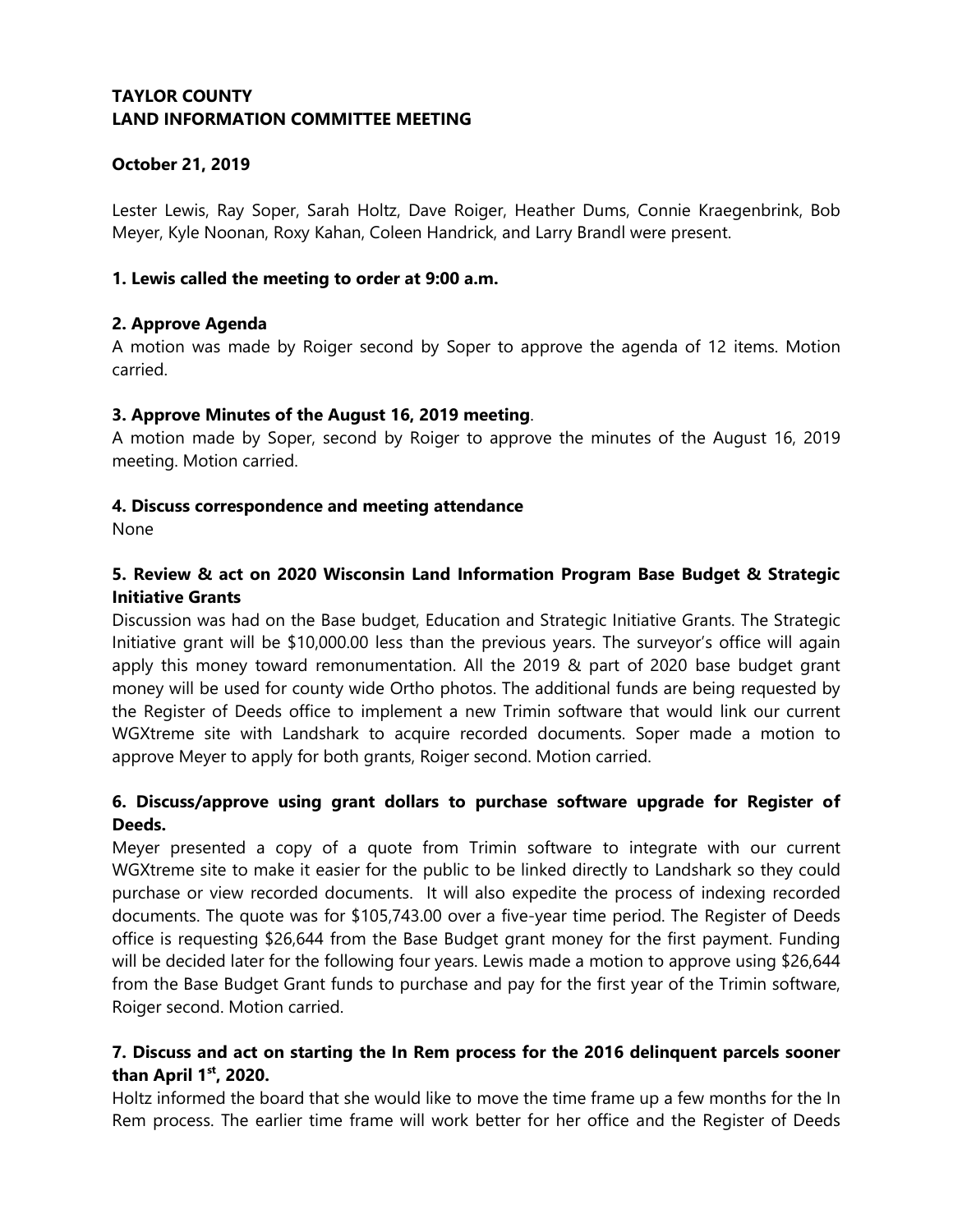office. She proposed giving the delinguent tax payer until January  $31<sup>st</sup>$ , 2020 to pay up their delinquent taxes before a \$300.00 fee would be applied and the In Rem process would start. Roiger made a motion to move the deadline to January  $31<sup>st</sup>$ , 2020 for the 2016 delinquent taxes, Soper second. Motion carried.

## **8. Discuss DNR fees associated with closure on contaminated parcels.**

Noonan informed the board that Ken Shimko from Meridian Environmental Consulting has contacted him and would like to proceed to close the two contaminated sites in the Town of Pershing. In order to close the sites a fee of \$1700.00 will need to be paid to the DNR for each parcel. Roiger made a motion to pay the fee of \$3400.00 to the DNR to close the two contaminated sites, Soper second. Motion carried.

## **9. Public input.**

None

## **10. Set new meeting date.**

Next meeting will be on November 21<sup>st</sup> at 9:00 AM. The In Rem Land sale will be held immediately after the meeting.

# **11. Inspection of possible In Rem properties. The Environmental Assessment Committee will leave by van for the inspection and will adjourn after the inspections. Discuss and act on which parcels will be taken in tax deed and/or In Rem and set prices for future land auction.**

The board decided that it was not necessary to go out and view the parcels. Noonan took pictures of the Snortum property and will verify with the police department that the property is vacant. Listing attached with minimum bids per parcel.

## **12. Adjourn**

Soper made a motion to adjourn at 9:50 am, Roiger second. Motion carried.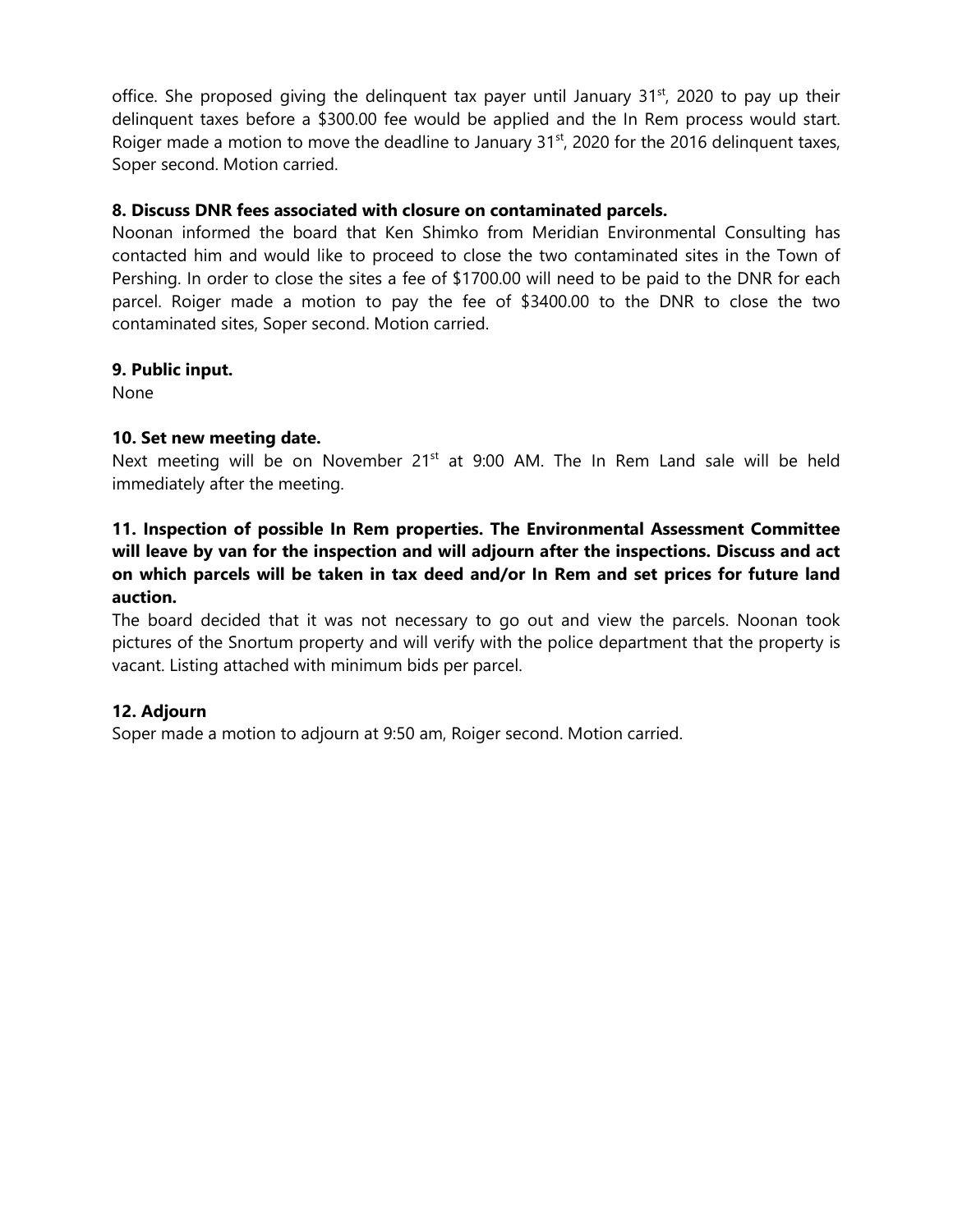## **August 16, 2019**

Lester Lewis, Ray Soper, Sarah Holtz, Dave Roiger (by phone), Heather Dums, Sara Nuernberger, Connie Kraegenbrink, Bob Meyer, and Kyle Noonan, Roxy Kahan, Andria Farrand, Coleen Handrick, Larry Brandl and Dan Olson were present.

## **1. Lewis called the meeting to order at 9:00 a.m.**

#### **2. Approve Agenda**

A motion was made by Roiger second by Soper to approve the agenda of 9 items. Motion carried.

#### **3. Approve Minutes of the July 15, 2019 meeting**.

A motion made by Soper, second by Roiger to approve the minutes of the July 15, 2019 meeting. Motion carried.

#### **4. In Rem Land Auction**

Only one person was present to bid on the Joseph Schupp property. Minimum bid was set at \$25,000.00 Paul Socwell made a bid of \$25,001.00. He was awarded the bid.

#### **5. Discuss correspondence and meeting attendance**

None

## **6. Discuss/approve Surveyor's and Land Information budgets**

Discuss was had on the Surveyors budget and it stayed the same as the previous year. Meyer mentioned that he would like to purchase a new vehicle using the SIG grant money. Soper made a motion to approve the Surveyors budget, Roiger second. Motion carried. There were also no changes made to the Land Information budget. Soper made a motion to approve the Land Information budget, Roiger second. Motion carried.

#### **7. Public input.**

None

## **8. Set new meeting date.**

Next meeting will be at call of Chair

#### **9. Adjourn**

Soper made a motion to adjourn at 9:15 am, Roiger second. Motion carried.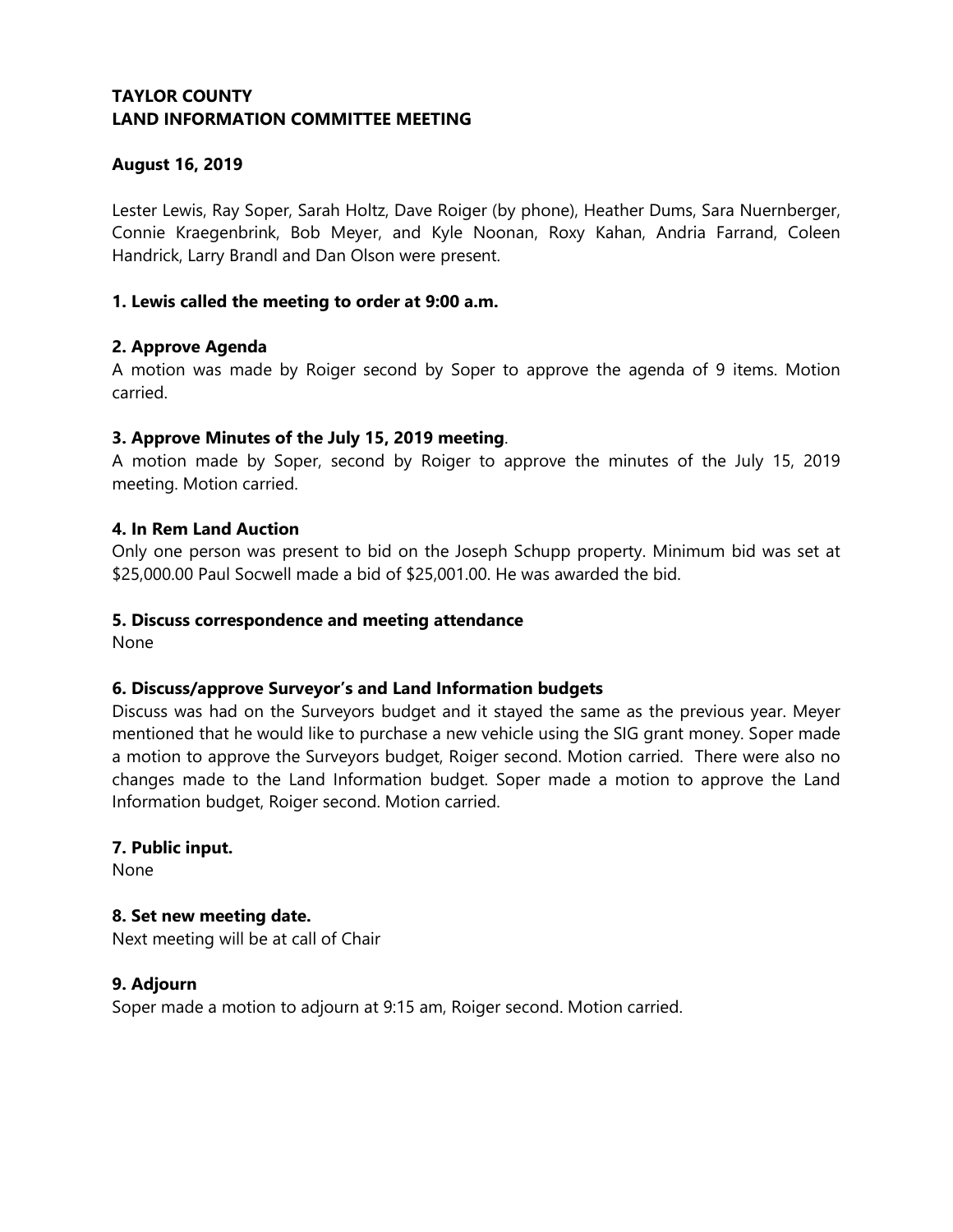# **July 15, 2019**

Lester Lewis, Ray Soper, Sarah Holtz, Dave Roiger (by phone), Heather Dums, Sara Nuernberger, Connie Kraegenbrink, Bob Meyer, and Kyle Noonan, Roxy Kahan, and Dan Olson were present.

## **1. Lewis called the meeting to order at 8:31 a.m.**

#### **2. Approve Agenda**

A motion was made by Soper, second by Roiger to approve the agenda of 8 items. Motion carried.

#### **3. Approve Minutes of the May 10, 2019 meeting**.

A motion made by Roiger, second by Soper to approve the minutes of the May 10, 2019 meeting. Motion carried.

#### **4. Discuss correspondence and meeting attendance**

None

#### **5. Discuss /Act on how to proceed with Schupp property parcel 010-00185-0000.**

Holtz informed the Committee that the Schupp's have moved out of the property and we are able to sell the parcel now. A lot of personal items were left behind but didn't think it would need to be cleaned up before selling. Roiger made a motion to sell the property as is, Soper second. Motion carried. Discussion was had on whether to sell the property by sealed bid or have a land sale at the Courthouse. Soper made a motion to conduct a land sale at the Courthouse on Friday August 16<sup>th</sup> at 9:00 AM, Roiger second. Motion carried. Holtz will have it published in the Star News on July.  $18^{th}$ , July.  $25^{th}$ , and Aug.  $1^{st}$ . Viewing the property will be coordinated by Holtz and Noonan the week of Aug.  $5<sup>th</sup>$  thru Aug.  $9<sup>th</sup>$ , by appointment only.

#### **6. Public input.**

None

## **7. Set new meeting date.**

Next meeting will be on Friday, August 16<sup>th</sup>, 2019 at 9:00 AM

## **8. Adjourn**

Soper made a motion to adjourn at 8:50 am, Roiger second. Motion carried.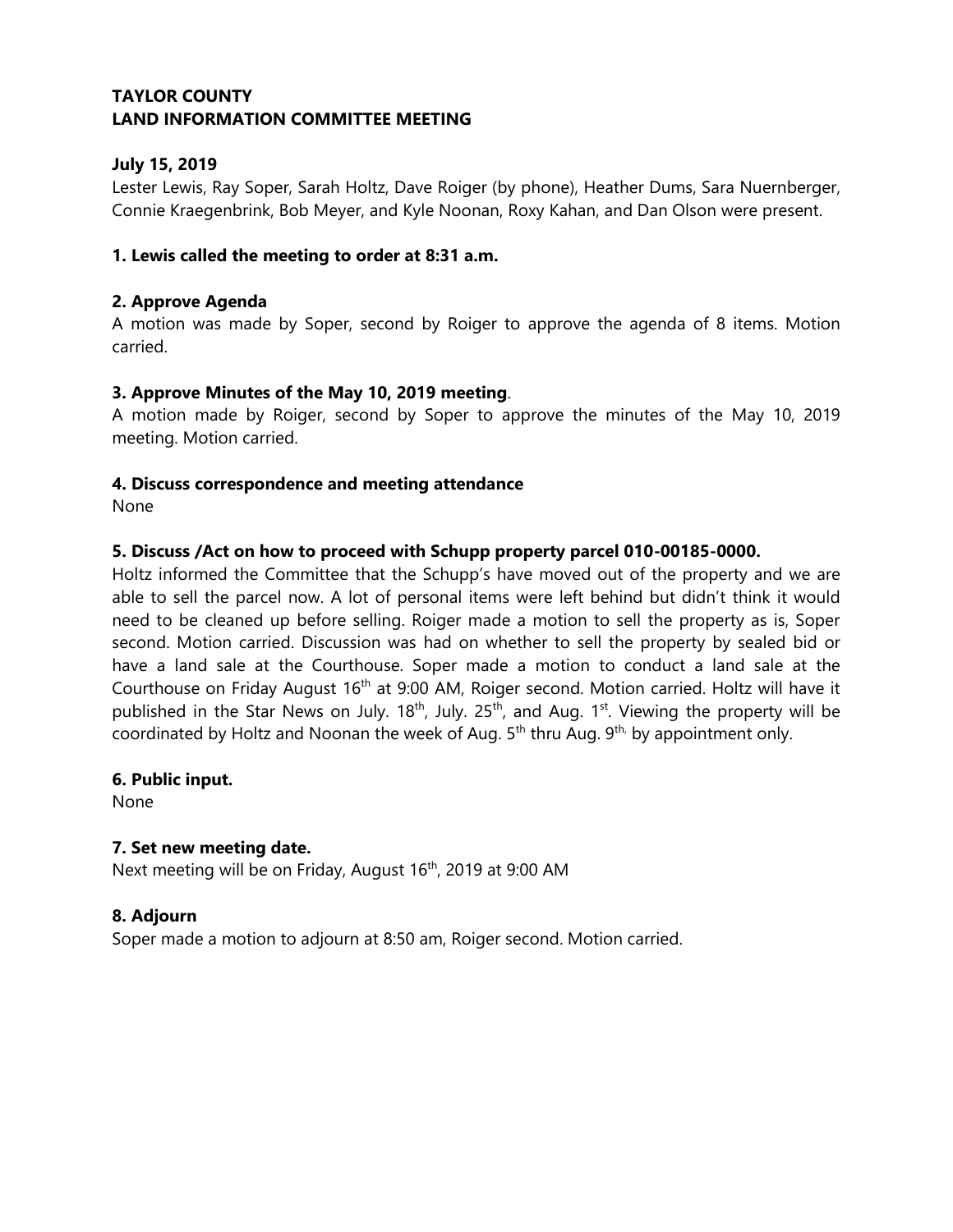# **May 10, 2019**

Lester Lewis, Ray Soper, Sarah Holtz, Dave Roiger, Heather Dums, Sara Nuernberger, Connie Kraegenbrink, Bob Meyer, and Kyle Noonan were present.

## **1. Lewis called the meeting to order at 9:00 a.m.**

## **2. Approve Agenda**

A motion was made by Roiger, second by Soper to approve the agenda of 11 items. Motion carried.

## **3. Approve Minutes of the March 22, 2019 meeting**.

A motion made by Soper, second by Roiger to approve the minutes of the March 22, 2019 meeting. Motion carried.

## **4. Discuss correspondence and meeting attendance**

None

## **5. Discuss proposed grant dollars to purchase additional software for Register of Deeds.**

Nuernberger informed the committee that the register of deeds software vendor is offering a special pricing to add additional services to their current software program. The upgrade would include integrating the register of deeds real estate program with the GCS software, OCR (optical character recognition) indexing of current and historic documents, and a fraud detection option for the public to be notified if documents are recorded regarding their real estate. The total cost would be \$102,118 (\$20,424 annually over a 5-year period). Nuernberger would like the committee to consider purchasing the upgrade starting in 2020 with base budget grant money, and to use base budget grant money for each of the 2021-2024 grant cycles.

## **6. In Rem Land Sale Auction 9:30 am**

At 9:25 AM the meeting was recessed until after the tax deed sale. Sale started at 9:30 AM. Land Information meeting resumed at 9:45 AM.

## **7. Public input.**

Holtz informed the board that there where charges on the Corp Council bill that reflected the third time that a document had to be recorded because of mistakes made by them. Holtz rejected similar charges the month before per direction from Chairman Lewis. The board agreed that we would not be paying the bill.

## **8. Discuss/Act on PECFA- Agent assignment update for Donald Store Site**

Noonan informed the board that Ken Shimko contacted him to inquire who the agent on the Donald's store in the town of Pershing was. Noonan informed Ken that the Town was interested in the parcel and the chairman informed the Treasurer that they would pay the filing fee to acquire the property. Shimko contacted Kevin Webster, town Chairman that to be able to close the contaminated site they would have to sign as the agent of the property and additional fees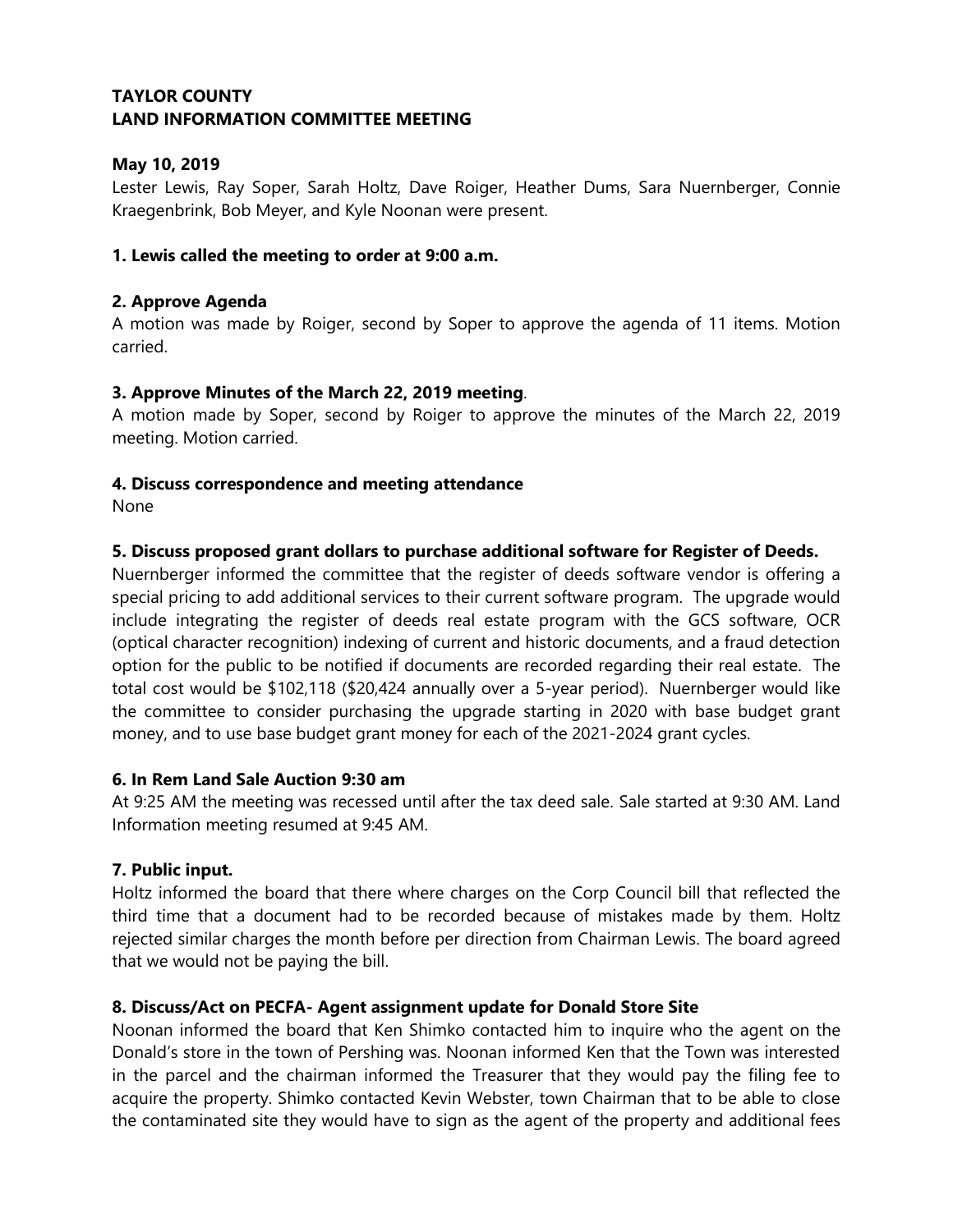would need to be paid. Webster contacted Holtz and informed her that they would not be able to pay the fees and was wondering if the County would be willing to pay the closing fees. Soper made the motion to approve the County being the agent for the Donald store property and pay the closing fees. Roiger second. Lewis apposed. Motion carried.

## **9. Update/act on parcel in Deer Creek 010-00185-0000**

Holtz informed the board that Kathy Schupp attended the hearing and was given 10 days to purchase the property back for \$12,000.00 or she would be evicted. No money was collected so Corp Council proceeded with the writ of restitution. No officer was sent to the property because we have not been able to serve Joseph. Joseph has been located at the Wausau Hospital, but they do not allow any papers to be served on the premises. The two options were to take no action at this time or Corp Council could subpoena Kathy back to court and the County would ask the judge to wave the serving of Joseph as we have attempted numerous times and Kathy informed Holtz that Joe was given two months to live so he may never be able to come back to the premises. Soper made a motion to have Corp Council to proceed with the court proceedings to have both tenants evicted from the property, Roiger second. Motion carried.

## **10. Set new meeting date.**

Next meeting will be at call of Chair.

## **11. Adjourn**

Roiger made a motion to adjourn at 10:00 am, Soper second. Motion carried.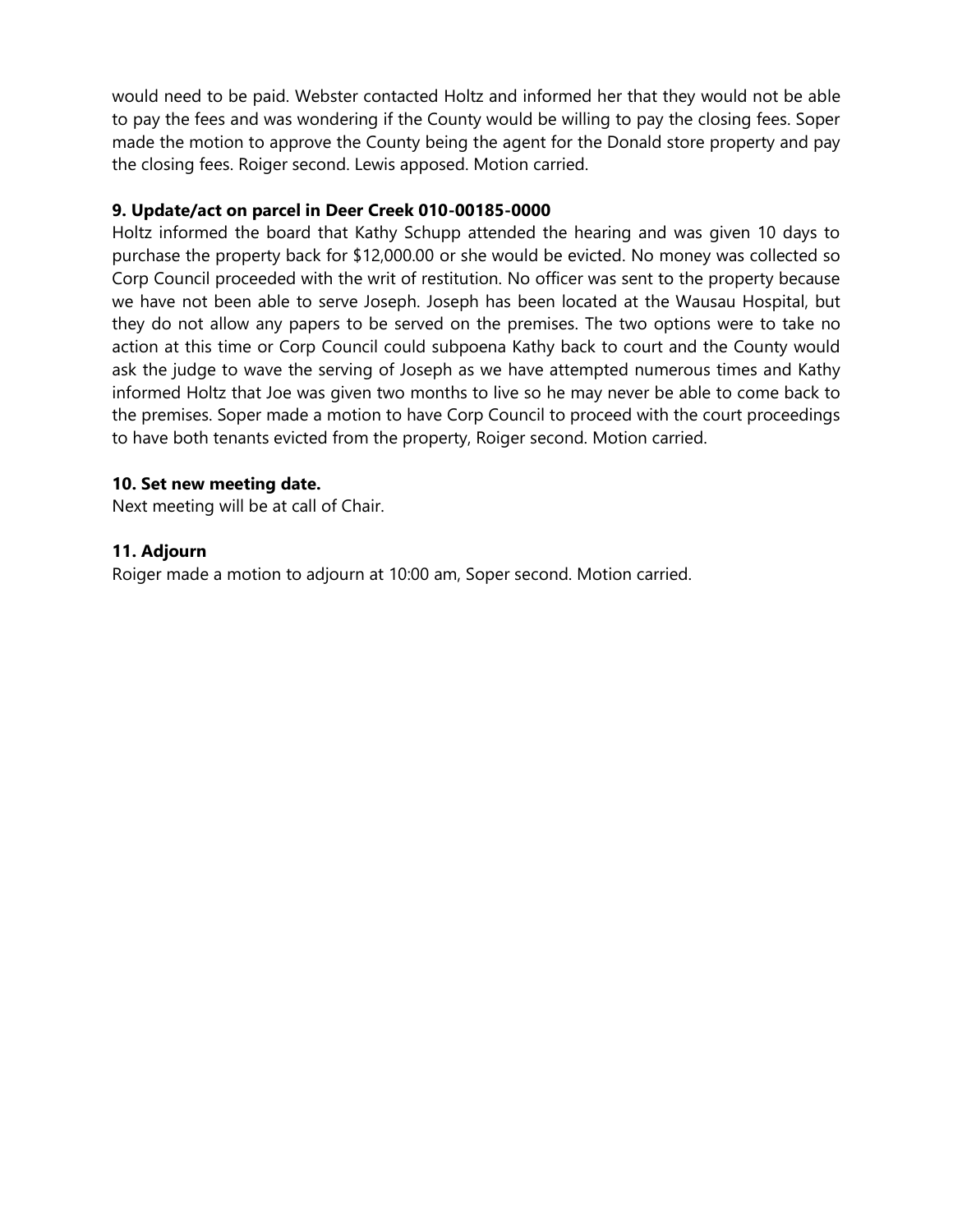# Tax Deed Land Sale Results

| <b>Town of Deer Creek</b><br>010-00185-0000<br>Joseph Schupp                    | <b>Awarded Bid</b><br>Pulled from the sale | <b>Name</b>           |
|---------------------------------------------------------------------------------|--------------------------------------------|-----------------------|
| <b>Town of Little Black</b><br>02600835-0000<br><b>Darrell Peissig</b>          | \$4500.00                                  | <b>Kim Peissig</b>    |
| <b>Town of Maplehurst</b><br>028-80028-0000<br>Eleanor Smith et al              | \$100.00                                   | Jason Halida          |
| <b>Town of Pershing</b><br>036-00309-0000<br>Sylvia Webster                     | Town wants it                              |                       |
| <b>Town of Pershing</b><br>03600392-0001<br>Jerome Wollmer                      | \$101.00                                   | <b>Ronald Hartung</b> |
| <b>Town of Rib Lake</b><br>038-00208-0002<br><b>Spencer Enterprises</b>         | \$1.00                                     | James W. Bauer        |
| <b>Village of Rib Lake</b><br>176-00048-0000<br>Dennis Osterbrink/Robert Andrus | \$70.00                                    | Village of Rib Lake   |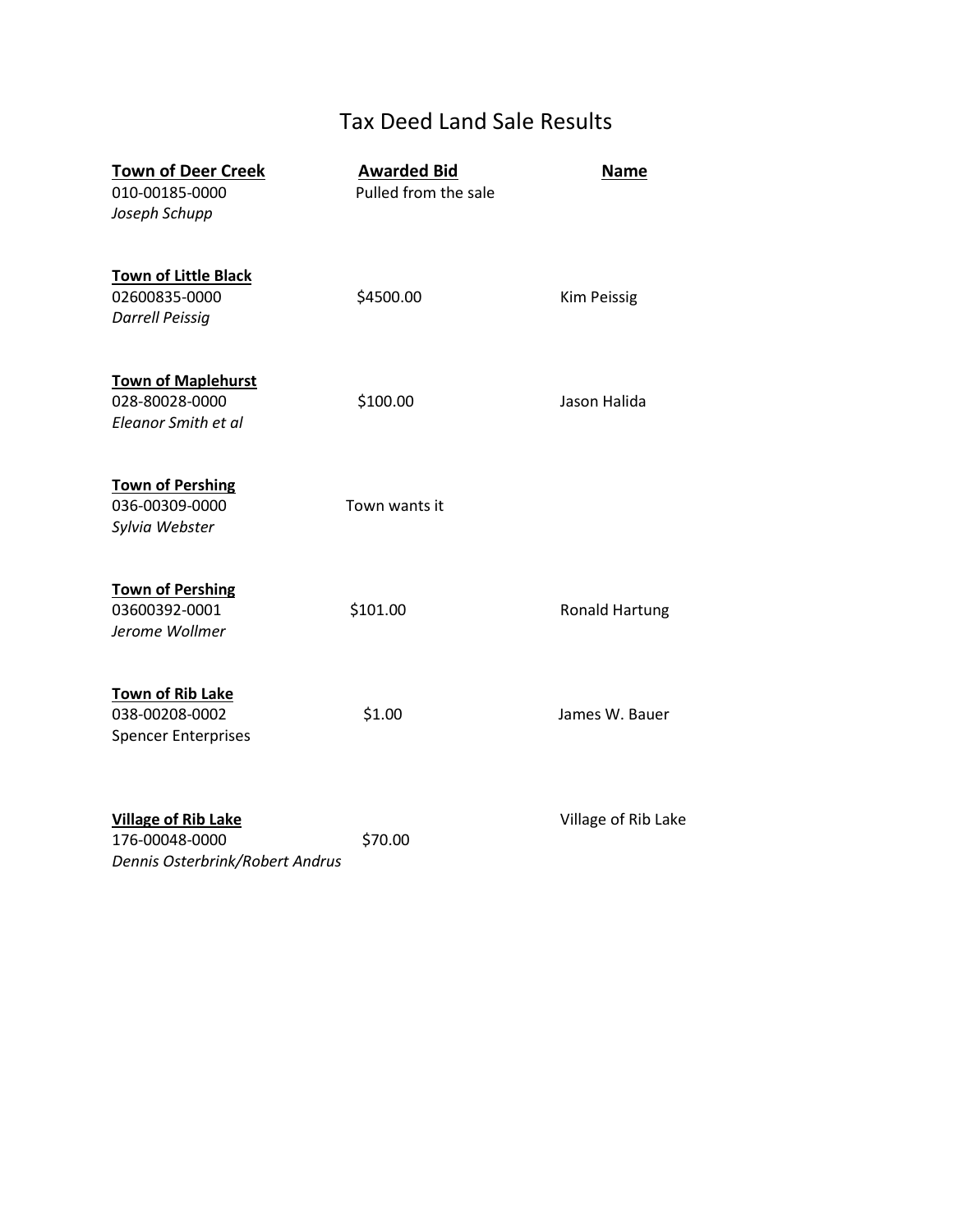Lester Lewis, Ray Soper, Sarah Holtz, Dave Roiger, Heather Dums, Sara Nuernberger, Larry Brandl, and Ruth Ann Koch were present.

## **1. Lewis called the meeting to order at 9:00 a.m.**

## **2. Approve Agenda**

A motion was made by Roiger, second by Soper to approve the agenda of 14 items. Motion carried.

## **3. Approve Minutes of the January 25, 2019 meeting**.

A motion made by Soper, second by Roiger to approve the minutes of the January 25, 2019 meeting. Motion carried.

## **4. Joe Pierce to address committee on parcels in the City of Medford**

Joe Pierce was not present so there was no discussion held.

## **5. Discuss correspondence and meeting attendance**

Meyer informed the board that he went to the annual WSLS conference in January. His expenses were paid with monies from the training & education grant fund which is to be used for land information education. Dums informed the board that there will be a survey corner/land records conference April 18, 2019 in Darlington, Wisconsin that she and Connie Kraegenbrink would like to attend. Meyer confirmed that there is plenty of money in the training and education grant fund to pay for their expenses. Roiger made a motion to allow both Dums and Kraegenbrink to attend the conference, second by Soper. Motion carried.

# **6. Review/act on 2019 Wisconsin Land Information Program Base Budget & SIG grant application.**

The grant was reviewed and approved by Soper, second by Roiger. Motion carried

# **7. Discuss/act on omitted right of way in Town of Browning- parcel number 004-00429- 0008**

Dums informed the board that a parcel of land had fallen off the tax roll years back. The surveyed parcels did not extend to the centerline of the road (40 line). They left 33' for road right-of-way. When all of the surveyed parcels were sold the 33'right-of-way strip was leftover for the developer. The developer is known deceased. Multiple suggestions were made by Meyer and Koch as suggestions to clean up the deed. Lewis suggested having the property assessed at a value of zero, so no action would need to be taken. Soper made a motion to have Dums contact the Browning assessor Edward O'Meara to request the property be assessed at a value of zero, Roiger second. Motion carried.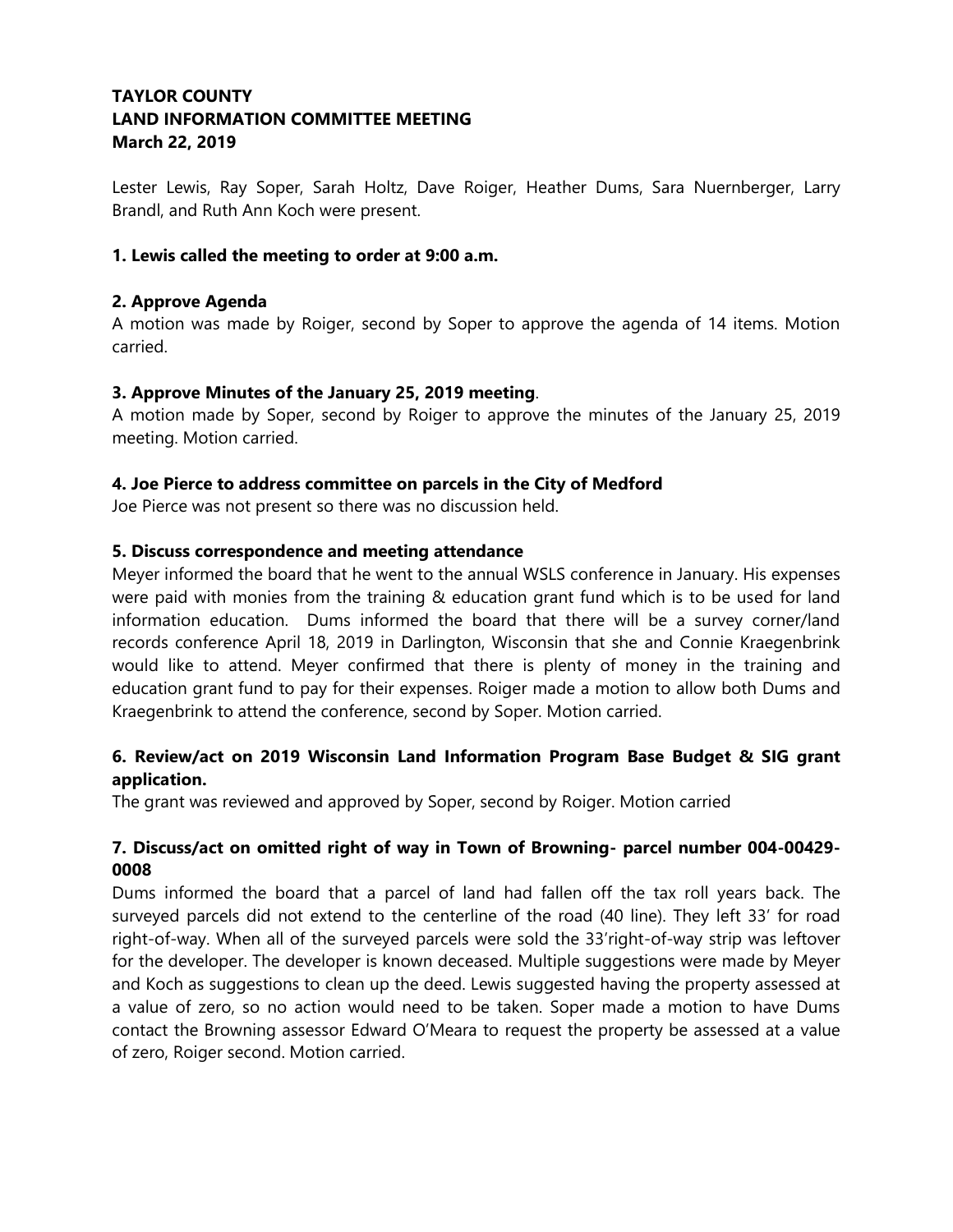## **8. Discuss/act on set fee for "In Rem" charges**

Holtz informed the board her findings from other Counties and the fee amount that each charge per parcel. The amount varied from \$100.00 up to \$350.00. All the County Treasurer's responses had a Corp Counsel that was salaried not contracted so they did not include those charges into the fees. Koch suggested to adopt an ordinance to make the charges recorded in the County's code. Soper made a motion to draft an ordinance to charge \$300.00 per parcel for the In-Rem process with the stipulation that there is an annual review of the amount, Roiger second. Motion carried.

## **9. Update on Joseph Schupp property.**

Holtz informed the board that Kathy Schupp has been in contact with her numerous times and with different excuses as to why we have not received the money. Holtz contacted Chairman Lewis to get some direction as to how to proceed and he informed her to proceed with the eviction process. Koch informed the board that she filed a small claims court action and tried to have the notification of summons hand delivered. The Schupp's were not at home because of Joe being in the hospital. Another attempt will be made next week. The court date is set for April 18, 2019 at 9:00 AM. The board advised Holtz to accept a payment if received on or before April 18<sup>th</sup>. If no payment is received the Schupp's will be given 10 days to vacate the premises. Soper made a motion to give the Schupp's a ten-day notice to be off the premises after the April 18<sup>th</sup> hearing, Roiger second. Motion carried.

## **10. Discuss/act on fire hydrants near N2314 Pirus Rd & Hwy 64 (Archery building)**

The Lublin fire chief is requesting to install 1or 2 dry hydrants in the pond located by the Archery building at N2314 Pirus Rd. The County owns the land but has an agreement with the Archery Club to use the property. Roiger made a motion to allow the fire department to go forward with the action to place the fire hydrants on the property pending notification to the Archery Club, Soper second. Motion carried.

## **11. Discuss/act on setting the Land sale Auction date.**

Land sale auction will be on May 10, 2019 at 9:30 am in the  $3<sup>rd</sup>$  floor County board room.

## **12. Public input.**

None

## **13. Set new meeting date.**

Next meeting will be May 10, 2019 at 9:00 am.

## **14. Adjourn**

Roiger made a motion to adjourn at 9:55 am, Soper second. Motion carried.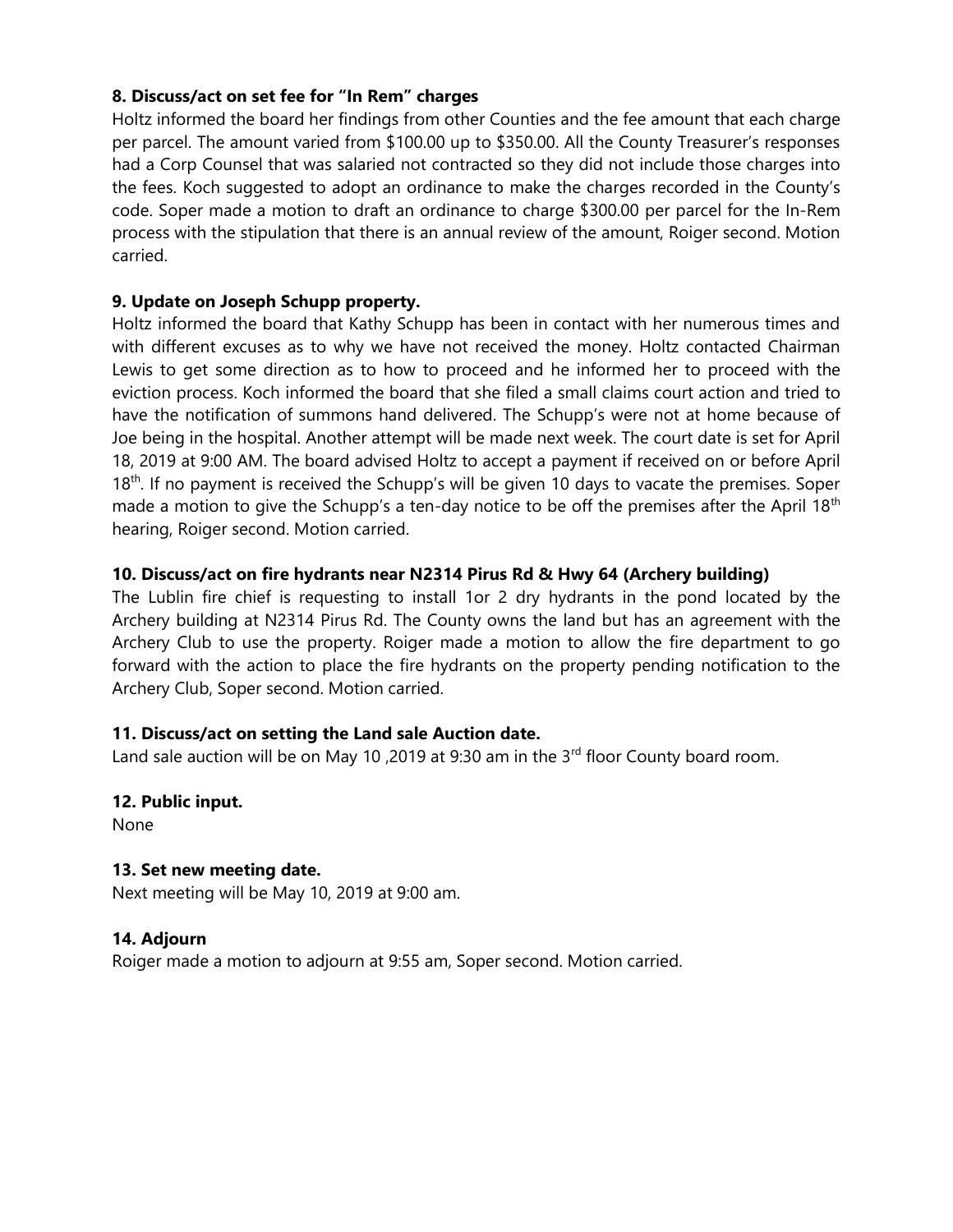# **TAYLOR COUNTY LAND INFORMATION COMMITTEE MEETING January 25, 2019**

Lester Lewis, Ray Soper, Sarah Holtz, Dave Roiger, Connie Kraegenbrink, Roxy Kahan, Heather Dums, Kyle Noonan, Dan Olson, Sara Nuernberger, Larry Brandl, and Courtney Graff were present.

## **1. Lewis called the meeting to order at 9:00 a.m.**

## **2. Approve Agenda**

A motion was made by Roiger, second by Soper to approve the agenda of 8 items. Motion carried.

#### **3. Approve Minutes of the October 26, 2018 meeting**.

A motion made by Soper, second by Roiger to approve the minutes of the October 26, 2018 meeting. Motion carried.

#### **4. Discuss /Act on possible redemption of Joseph Schupp property**

Holtz informed the board that Joseph Schupp's wife, Kathy contacted her office and was asking if there would be a possibility to be able to redeem her property. Joseph was in ill health and they had some financial issues. Holtz informed Kathy that the Land Information Committee would have to approve this action. Courtney Graff informed the board that they could sell the property back to the Schupp family if they agree to, but it would not be considered a redemption it would be a sale. Soper made a motion to allow the Schupp's to purchase the property at N1862 Ruby Drive Stetsonville, WI for \$12,000. Money would need to be brought to the Treasurer's office on or before March 8, 2019. If the payment is not paid by March 8, 2019 Corp Counsel will proceed with the eviction process. Lewis directed Graff to draft a document to the Schupp family of the agreement and to personally contact them to explain the agreement and what needs to be done to purchase their property back. Roiger second. Motion carried.

#### **5. Discuss "In Rem" process**

Holtz informed the board of the charges that have accrued for the work done by Corp Counsel, posting legal information, title searches and filing fees have added up to more than \$13,000.00 for the In-Rem procedures, not including the Guardian Ad Litem fees. A big chunk of these fees will need to be paid for by the County if the sale of the taken properties do not generate enough profit to offset the charges. Holtz was directed not to add any extra funds into the Tax Deed budget, so she was inquiring what account the funds will be paid out of. Brandl suggested using the Environmental Clean-up account or the land sale proceeds account. A cap was put on the Environmental Clean-up account to not have more than \$250,000.00 in the account. Lewis suggested going to the Finance committee to increase that amount to \$300,000.00 to cover the additional In Rem costs. No action was taken. Graff informed the board that this year the costs should be less as the Register of Deeds office will be preforming the abstract title work and a lot of the duties will be brought back to the Treasurers office. Graff suggested setting a set fee this year instead of adding charges as they accrue. Lewis directed Holtz to contact other County